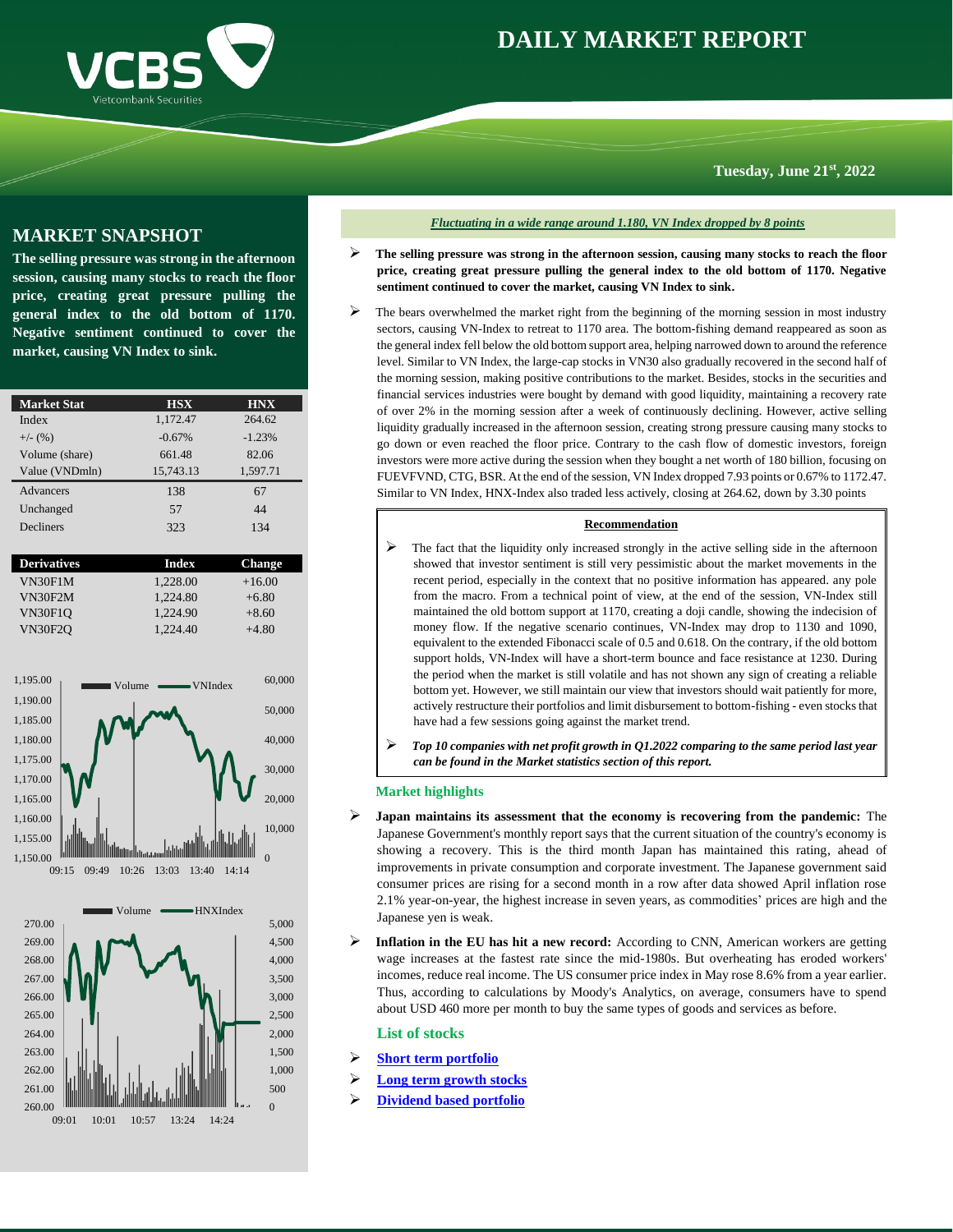

# **DAILY MARKET REPORT**

# <span id="page-1-0"></span>**SHORT TERM PORTFOLIO**

| <b>RECOMME</b><br><b>NDATION</b><br><b>STARTING</b><br><b>DATE</b> | <b>ENTRY</b><br><b>STATUS</b><br><b>DATE</b> | <b>ENTRY PRICE</b> | <b>CURR</b><br><b>ENT</b><br><b>PRICE</b> | <b>STOPLOSS</b> | <b>TAKE</b><br><b>PROFIT</b> | %GAIN | <b>NOTES</b> |
|--------------------------------------------------------------------|----------------------------------------------|--------------------|-------------------------------------------|-----------------|------------------------------|-------|--------------|
|--------------------------------------------------------------------|----------------------------------------------|--------------------|-------------------------------------------|-----------------|------------------------------|-------|--------------|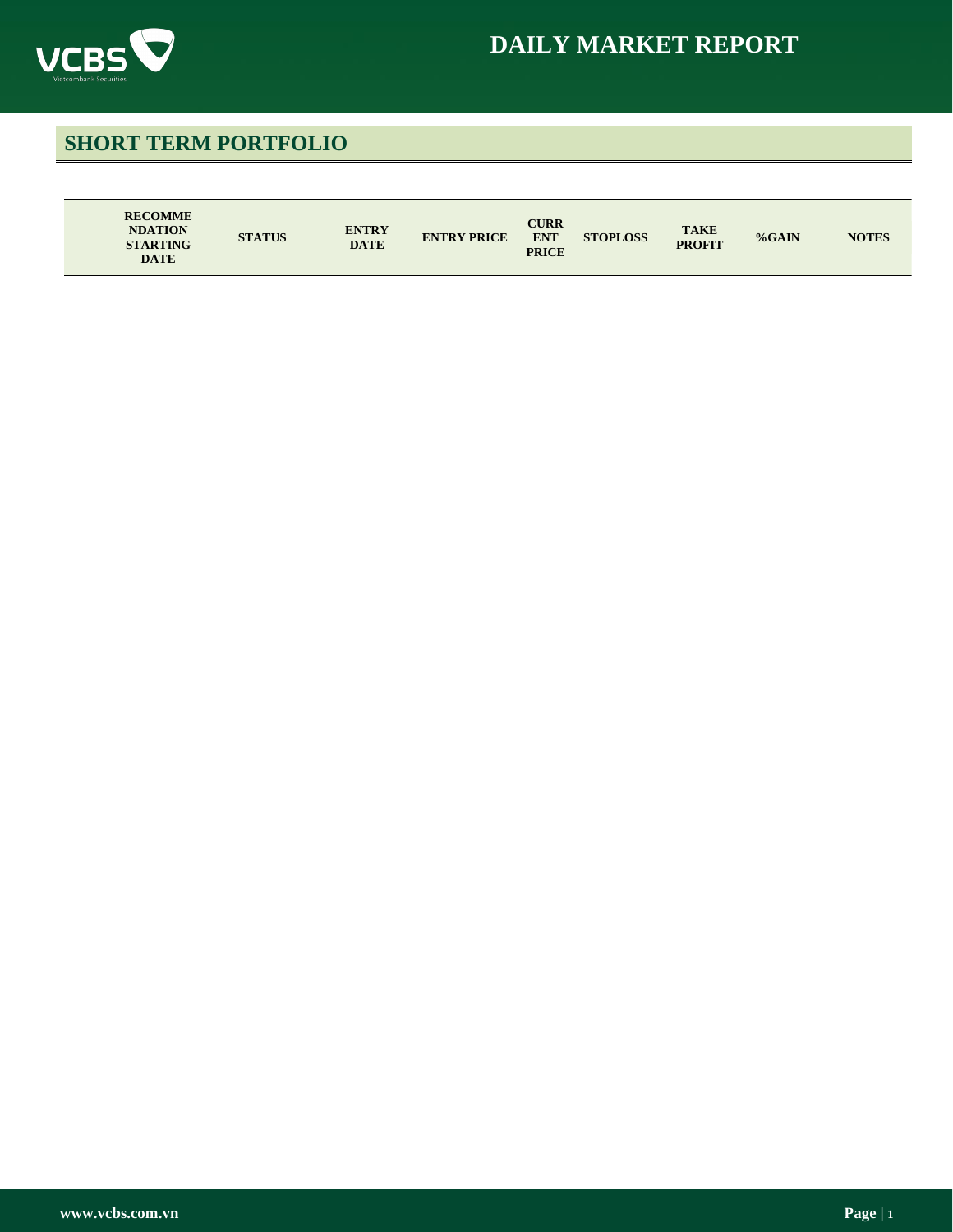

# **DAILY MARKET REPORT**

# **TECHNICAL VIEW**



VN Index still holds above the old bottom support at 1170, creating a doji candle, showing the indecision of money flow. If the negative scenario continues to happen, VN-Index may drop to 1130 and 1090, equivalent to the extended Fibonacci scale of 0.5 and 0.618. Conversely, if the old bottom support holds, VN-Index will have a short-term bounce and face resistance at 1230.

## **Daily stock highlight**

VN Index is still in a major correction phase, all indicators are giving signals that the market's risks in the short term are at a high level. Therefore, investors should keep a "defensive" mentality, actively restructure their portfolio instead of disbursing early "bottom-fishing".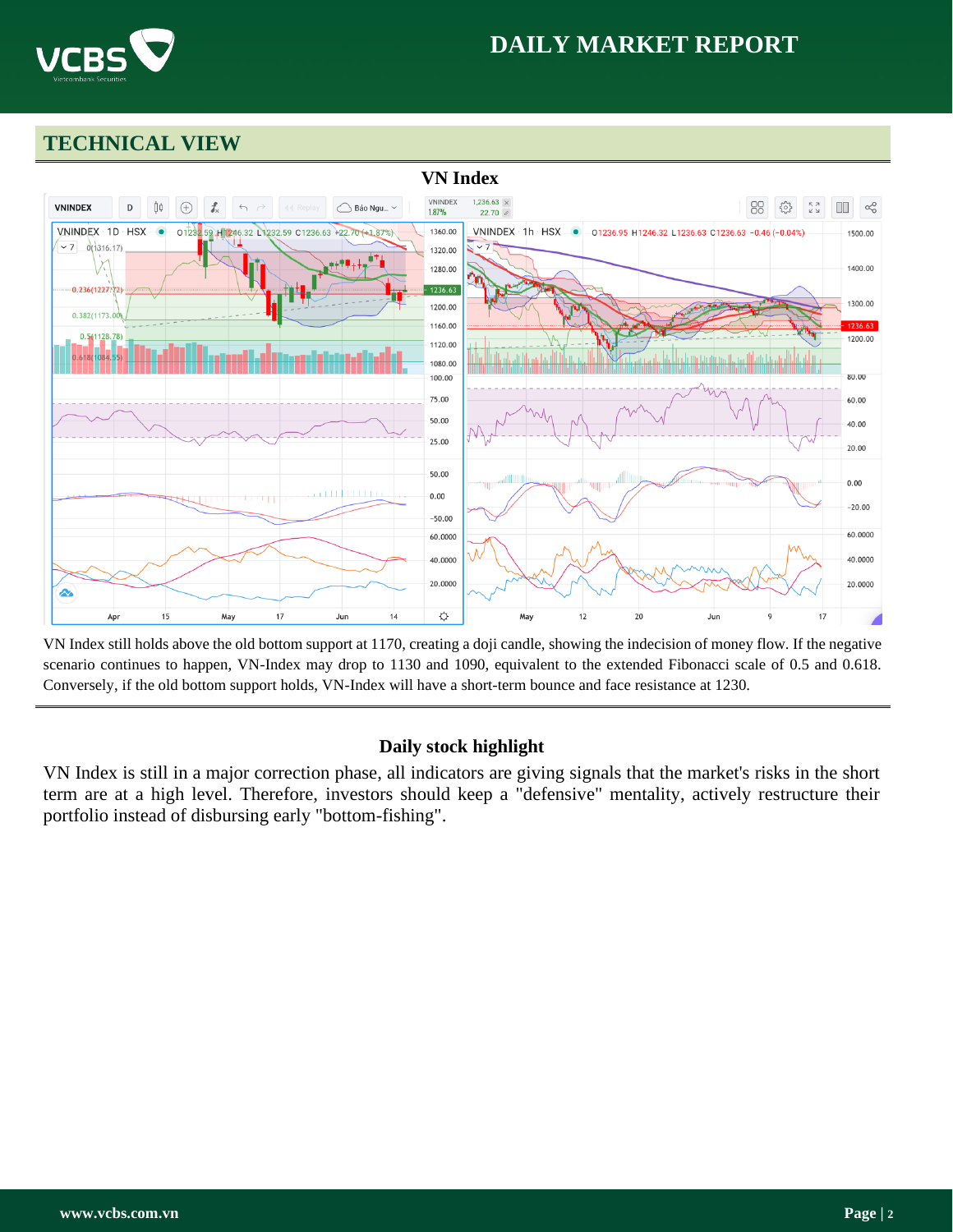



# **MARKET STATISTICS**

## **TOP 5 MOVE INDEX UP STOCKS TOP 5 MOVE INDEX DOWN STOCKS**

| <b>HOSE</b>   |              |          |              |               | <b>HOSE</b>   |              |                                |              |               |
|---------------|--------------|----------|--------------|---------------|---------------|--------------|--------------------------------|--------------|---------------|
| <b>Ticker</b> | <b>Price</b> | % Change | <b>Index</b> | <b>Volume</b> | <b>Ticker</b> | Price        | $\frac{0}{0}$<br><b>Change</b> | <b>Index</b> | <b>Volume</b> |
| <b>VNM</b>    | 73,700       | 6.81%    | 0.21%        | 5,715,800     | GAS           | 119,500      | $-4.17%$                       | $-0.37%$     | 2,345,500     |
| <b>VCB</b>    | 77,700       | 2.24%    | 0.17%        | 977,100       | <b>BID</b>    | 30,300       | 2.71%                          | $-0.22%$     | 1,403,700     |
| <b>BID</b>    | 30,300       | 2.71%    | 0.09%        | 1,403,700     | GAS           | 119,500      | $-4.17%$                       | $-0.21%$     | 2,345,500     |
| <b>CTG</b>    | 23,050       | 1.99%    | 0.05%        | 4,588,400     | <b>HPG</b>    | 20,800       | $-3.70%$                       | $-0.10%$     | 40,935,100    |
| SAB           | 155,000      | 1.97%    | 0.04%        | 222,900       | <b>FPT</b>    | 89,100       | $-3.15%$                       | $-0.07%$     | 3,188,800     |
| <b>HNX</b>    |              |          |              |               | <b>HNX</b>    |              |                                |              |               |
| <b>Ticker</b> | <b>Price</b> | % Change | <b>Index</b> | <b>Volume</b> | <b>Ticker</b> | <b>Price</b> | $\frac{0}{0}$<br><b>Change</b> | <b>Index</b> | <b>Volume</b> |
| <b>SHS</b>    | 13,300       | 9.02%    | 0.22%        | 8,126,979     | <b>CTB</b>    | 19,000       | $-4.17%$                       | $-0.37%$     | 200           |
| <b>HUT</b>    | 23,500       | 6.33%    | 0.15%        | 7,088,252     | L14           | 30,300       | 2.71%                          | $-0.22%$     | 260,547       |
| PTI           | 65,000       | 8.33%    | 0.13%        | 11,517        | <b>EVS</b>    | 119,500      | $-4.17%$                       | $-0.21%$     | 124,100       |
| <b>VCS</b>    | 73,900       | 2.50%    | 0.09%        | 150,900       | TIG           | 20,800       | $-3.70%$                       | $-0.10%$     | 627,230       |
|               |              |          |              |               |               |              |                                |              |               |
| <b>THD</b>    | 54,800       | 1.48%    | 0.09%        | 274,100       | SCG           | 89,100       | $-3.15%$                       | $-0.07%$     | 576,100       |

## **TOP 10 COMPANIES WITH HIGH PROFIT AFTER TAX GROWTH (YOY)**

| No.            | <b>Ticker</b> | Price<br>(x1000 VND) | <b>Volume</b><br>(shares) | <b>NPAT Q4.2020</b><br>(VND bn) | <b>NPAT Q4.2021</b><br>(VND bn) | % change NPAT<br>(yoy) |
|----------------|---------------|----------------------|---------------------------|---------------------------------|---------------------------------|------------------------|
|                | AAS           | 16.00                | 132,615                   | 2.96                            | 86.42                           | 2821.82%               |
| $\overline{c}$ | <b>CII</b>    | 14.90                | 5,332,900                 | 48.08                           | 685.23                          | 1325.24%               |
| 3              | <b>CSC</b>    | 54.90                | 74.551                    | 1.75                            | 56.08                           | 3098.37%               |
| 4              | <b>DHM</b>    | 10.35                | 166,300                   | 0.08                            | 1.39                            | 1701.18%               |
| 5              | <b>DPM</b>    | 55.50                | 4,318,800                 | 179.02                          | 2,126.32                        | 1087.79%               |
| 6              | <b>HCD</b>    | 6.92                 | 363,300                   | 1.65                            | 20.13                           | 1117.31%               |
| $\overline{7}$ | L14           | 98.50                | 260,547                   | 8.54                            | 111.96                          | 1210.92%               |
| 8              | <b>MBG</b>    | 6.20                 | 639,678                   | 1.58                            | 24.28                           | 1433.15%               |
| 9              | <b>SGT</b>    | 24.70                | 184,900                   | 11.81                           | 189.25                          | 1502.99%               |
| 10             | <b>TSC</b>    | 5.66                 | 2.010.200                 | 0.85                            | 16.52                           | 1847.79%               |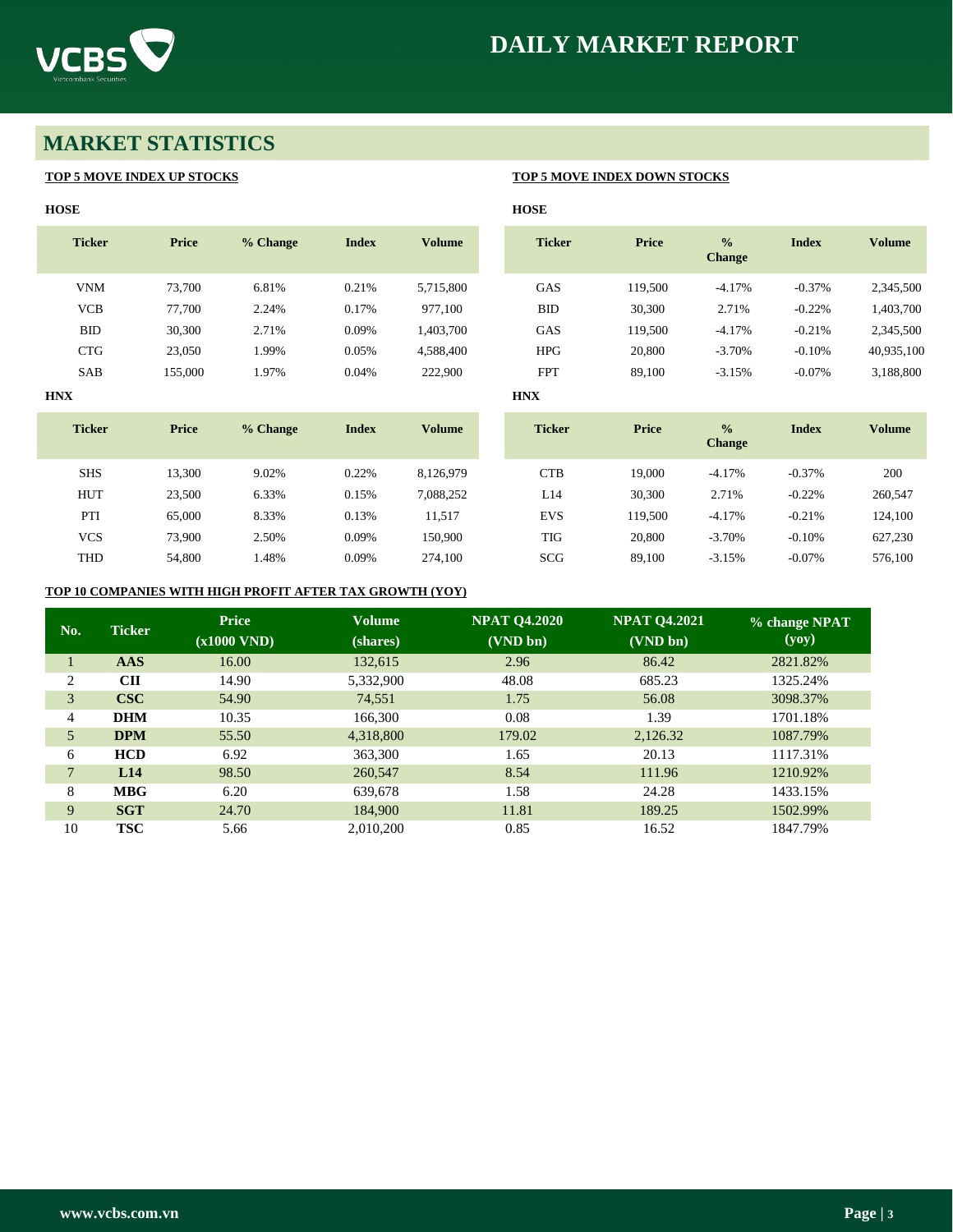





## **Foreign investors' trading activities on HSX, HNX, UpCOM**

## **TOP 5 STOCKS NET BOUGHT BY FOREIGN INVESTORS TOP 5 STOCKS NET SOLD BY FOREIGN INVESTORS**

| <b>HOSE</b>     |              |                                |                                 |                             | <b>HOSE</b>   |        |                                |                                 |                             |
|-----------------|--------------|--------------------------------|---------------------------------|-----------------------------|---------------|--------|--------------------------------|---------------------------------|-----------------------------|
| <b>Ticker</b>   | <b>Price</b> | <b>Buying Value</b><br>(VNDbn) | <b>Selling Value</b><br>(VNDbn) | <b>Net Value</b><br>(VNDbn) | <b>Ticker</b> | Price  | <b>Buying Value</b><br>(VNDbn) | <b>Selling Value</b><br>(VNDbn) | <b>Net Value</b><br>(VNDbn) |
| <b>VNM</b>      | 73,700       | 223.53                         | 78.07                           | 145.46                      | <b>HPG</b>    | 20,800 | 85.63                          | 297.29                          | 211.67                      |
| <b>REE</b>      | 85,700       | 85.47                          | 2.92                            | 82.55                       | <b>VND</b>    | 15,900 | 12.21                          | 63.81                           | 51.60                       |
| GAS             | 119,500      | 84.05                          | 14.86                           | 69.20                       | <b>MWG</b>    | 73,500 | 59.06                          | 90.83                           | 31.77                       |
| <b>FUEVFVND</b> | 26,900       | 72.48                          | 19.34                           | 53.14                       | <b>DCM</b>    | 36,800 | 29.13                          | 57.07                           | 27.94                       |
| <b>CTG</b>      | 23,050       | 57.23                          | 10.02                           | 47.21                       | <b>VCI</b>    | 30,700 | 16.62                          | 44.24                           | 27.62                       |

### **HNX HNX**

| <b>Ticker</b> | <b>Price</b> | <b>Buying Value</b><br>(VNDbn) | <b>Selling Value</b><br>(VNDbn) | <b>Net Value</b><br>(VNDbn) | <b>Ticker</b> | <b>Price</b> | <b>Buying Value</b><br>(VNDbn) | <b>Selling Value</b><br>(VNDbn) | <b>Net Value</b><br>(VNDbn) |
|---------------|--------------|--------------------------------|---------------------------------|-----------------------------|---------------|--------------|--------------------------------|---------------------------------|-----------------------------|
| <b>TNG</b>    | 30,000       | 5.02                           | 0.45                            | 4.57                        | <b>HUT</b>    | 23,500       | $\overline{a}$                 | 4.72                            | 4.72                        |
| IDC           | 46,700       | 2.30                           | $\overline{\phantom{a}}$        | 2.30                        | <b>SHS</b>    | 13,300       | 0.01                           | 6.80                            | 6.78                        |
| <b>PVI</b>    | 47,900       | 0.98                           | $\overline{\phantom{a}}$        | 0.98                        | THD           | 54,800       | 0.03                           | 2.18                            | 2.15                        |
| <b>IVS</b>    | 6,900        | 0.35                           | 0.01                            | 0.33                        | <b>PVS</b>    | 24,700       | 0.05                           | 0.55                            | 0.50                        |
| <b>KLF</b>    | 2,800        | 0.27                           | $\sim$                          | 0.27                        | <b>VCS</b>    | 73,900       | 0.22                           | 0.67                            | 0.45                        |

### **UPCOM UPCOM**

| <b>Ticker</b> | <b>Price</b> | <b>Buving Value</b><br>(VNDbn) | <b>Selling Value</b><br>(VNDbn) | <b>Net Value</b><br>(VNDbn) | <b>Ticker</b> | <b>Price</b> | <b>Buying Value</b><br>(VNDbn) | <b>Selling Value</b><br>(VNDbn) | <b>Net Value</b><br>(VNDbn) |
|---------------|--------------|--------------------------------|---------------------------------|-----------------------------|---------------|--------------|--------------------------------|---------------------------------|-----------------------------|
| <b>BSR</b>    | 28,000       | 56.86                          | 14.88                           | 41.98                       | <b>VEA</b>    | 42,800       | 0.20                           | 9.39                            | 9.20                        |
| <b>VTP</b>    | 52,500       | 5.79                           | 0.08                            | 5.71                        | <b>CSI</b>    | 50,500       | 0.22                           | 0.62                            | 0.40                        |
| <b>FOC</b>    | 119,000      | 0.90                           | $\overline{\phantom{a}}$        | 0.90                        | <b>MCH</b>    | 98,700       | 0.31                           | 0.43                            | 0.12                        |
| <b>VGT</b>    | 18,200       | 0.80                           | 0.02                            | 0.78                        | <b>VOC</b>    | 15,100       | 0.05                           | 0.16                            | 0.12                        |
| AAS           | 16,000       | 0.64                           | $\overline{\phantom{a}}$        | 0.64                        | <b>VLC</b>    | 17,600       | 0.01                           | 0.05                            | 0.05                        |